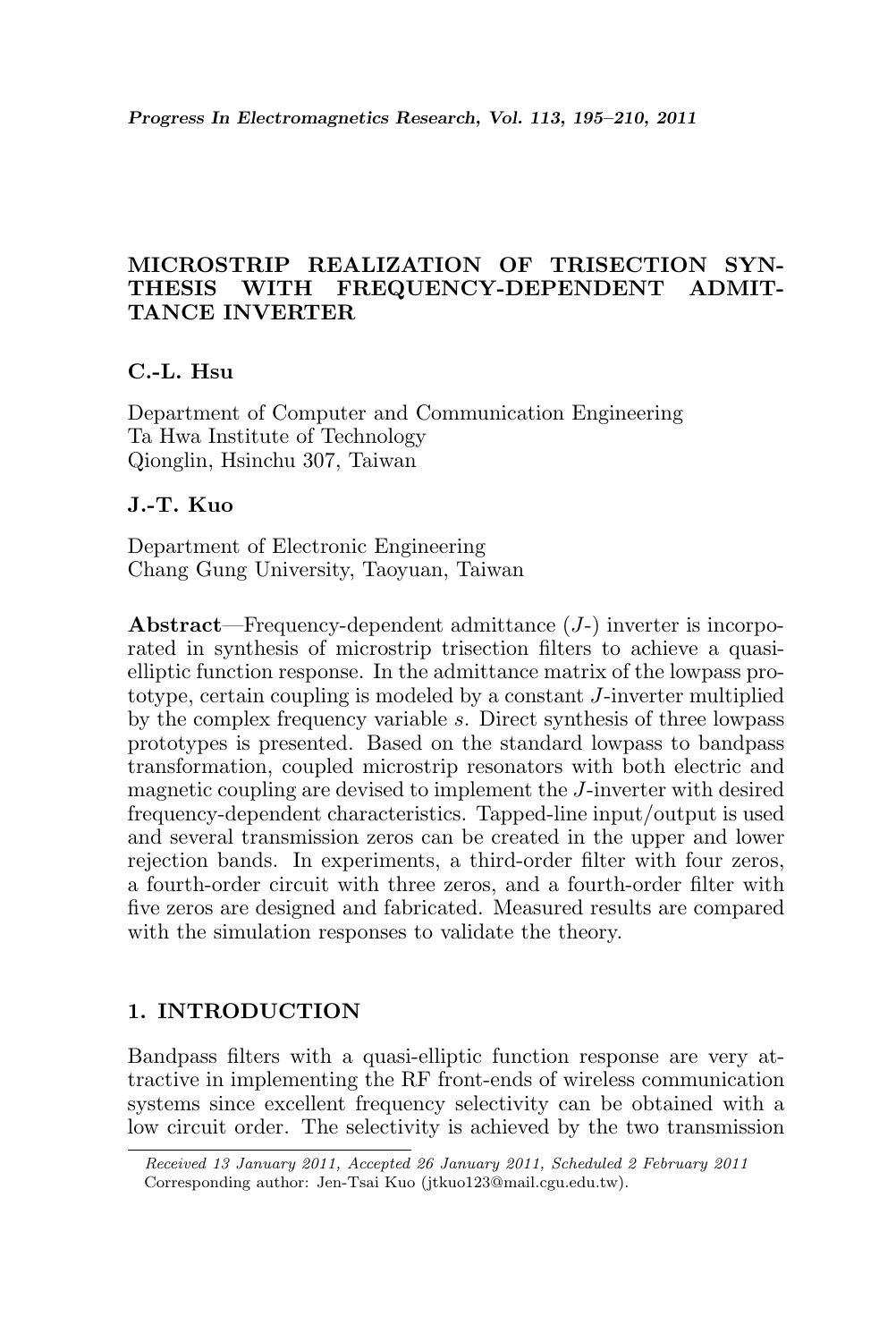zeros on both sides of the passband. For microstrip realization, reduction of number of resonators is particularly important. This is because not only the circuit area can be saved but also insertion loss can be improved since such resonators usually have a relatively low quality  $(Q)$  factor.

It is well-known that the conventional  $2 \times 2$  configuration, i.e., a quadruplet [1–3], possesses a pair of transmission zeros on both sides of the passband due to the cross coupling between the first and the last resonator. Many microstrip filters with a quasi-elliptic function passband have been realized. The realized circuits in [4] achieve a rejection of 50 dB at the two zero frequencies, in addition to a wide upper stopband. The multimode resonators in [5, 6] are also suitable for creating such passbands. The design in [7] with miniaturized spiralshaped resonators with rectangle window feed structure also realizes transmission zeros on both sides of the passband.

Obviously, a rigorous synthesis procedure, e.g., [8], is required for creation of such zeros. In [9], a particular coupling scheme is arranged for source, load and a triple-mode cavity to realize a thirdorder filter with a pair of zeros. In [10], fourth-order canonical filters with source-load cross-coupling are developed to generate four zeros. Theoretically, for a coupled-resonator filter of order N with frequencyindependent coupling, the maximal number of finite transmission zeros is N. If frequency-dependent coupling is used, however, a thirdorder filter may have four zeros [11]. In [12], a box-like coupling scheme including a two-mode resonator accompanied by a hairpin resonator is proposed to realize a third-order filter with a pair of zeros. Increasing number of zeros around the passband can greatly enhance the frequency selectivity so that the number of resonating elements can be reduced. This is accompanied with several advantages including low insertion loss in the passband, easy design and a compact circuit size.

In this paper, Section 2 describes synthesis of third- and fourthorder filters with a quasi-elliptic function response. A trisection configuration with a frequency-dependent admittance or J-inverter is proposed to generate the zeros. The configuration has at least three attractive properties. First, the condition of the zeros is very simple and involves only two circuit elements in the lowpass prototype. Second, in the admittance matrix of the lowpass prototype, all diagonal elements are not required to add any reactive elements. Third, when a higher order circuit is designed, the trisection can be cascaded with other resonators by direct coupling. Section 3 describes synthesis of three lowpass prototypes. The element values are analytically derived by matching the two-port ABCD matrix entries with those derived from the prescribed insertion loss functions. Section 4 describes the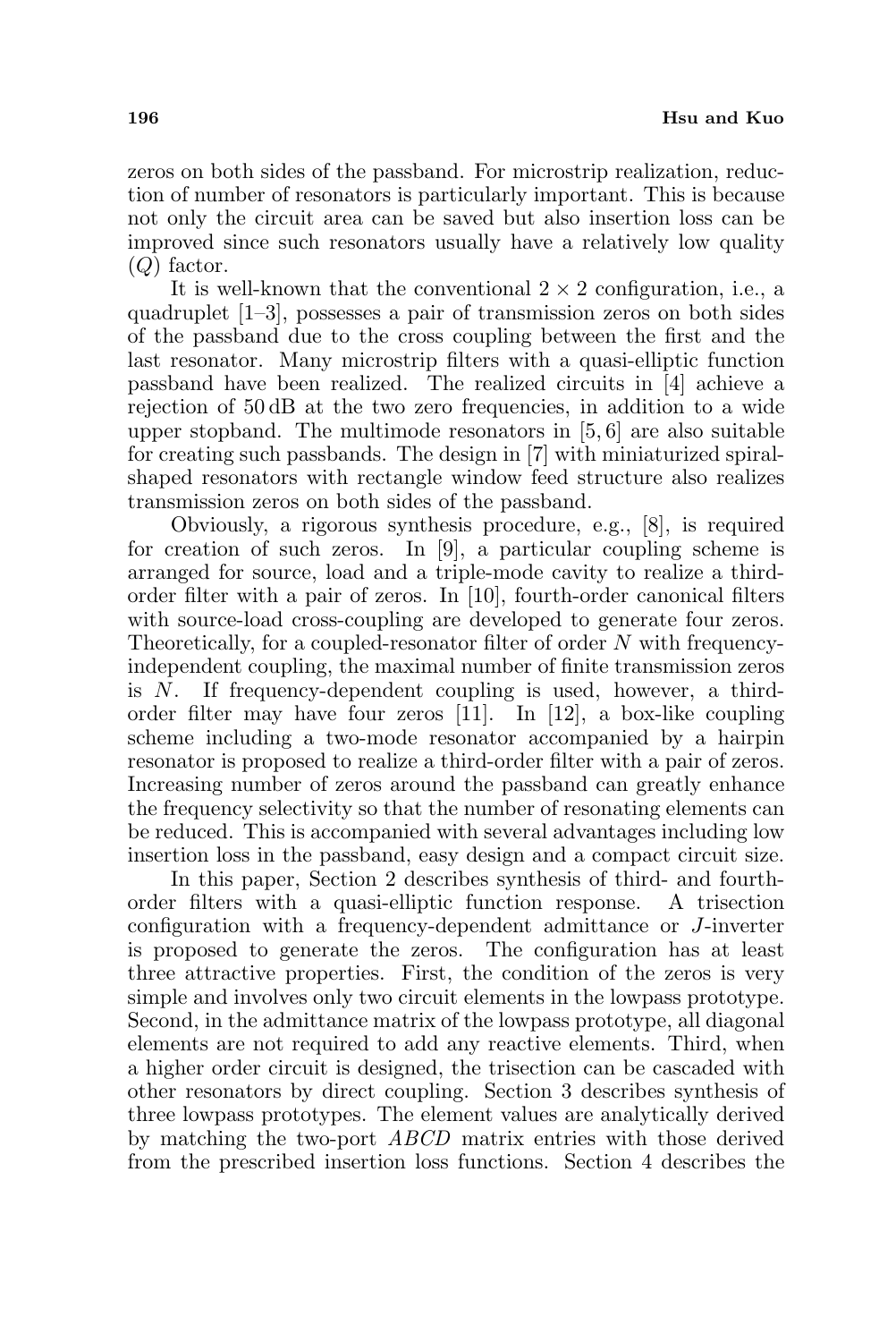microstrip realization of the frequency-dependent J-inverters, Section 5 compares measured responses of experimental circuits with theoretical prediction and simulation, and Section 6 draws the conclusion.

### 2. SYNTHESIS AND CONDITION OF FINITE ZERO

When a two-port network has  $N_z$  finite transmission zeros and unity source and load impedance, its *ABCD* matrix can be written as [13]

$$
[ABCD] = \frac{1}{P(s)/\varepsilon} \left[ \begin{array}{cc} A(s) & B(s) \\ C(s) & D(s) \end{array} \right] \tag{1a}
$$

$$
P(s) = \prod_{n=1}^{N_z} \left(1 - \frac{s}{s_{zn}}\right) \tag{1b}
$$

where  $N_z$  is less than the circuit order N,  $s_{zn}$  denotes the nth zero and the constant  $\varepsilon$  specifies the inband ripple level. The polynomials in (1a) can be derived from the insertion loss function with a general Chebyshev form [13]

$$
C_N = \cosh\left[\sum_{n=1}^N \cosh^{-1}\left(x_n(\Omega)\right)\right]
$$
 (2a)

$$
x_n\left(\Omega\right) = \frac{\Omega - 1/\Omega_n}{1 - \Omega/\Omega_n} \tag{2b}
$$

where  $\Omega = s/j$  and  $\Omega_n = s_{zn}/j$ , where s is the complex frequency variable. Fig. 1 plots the responses of a third-order and a fourth-order Chebyshev filter with a 0.1-dB inband ripple level to be realized in this paper. The former and the latter circuits are designated to have



Figure 1. Lowpass Chebyshev responses of the third- and fourth-order prototype filters to be synthesized. Passband ripple  $= 0.1$  dB.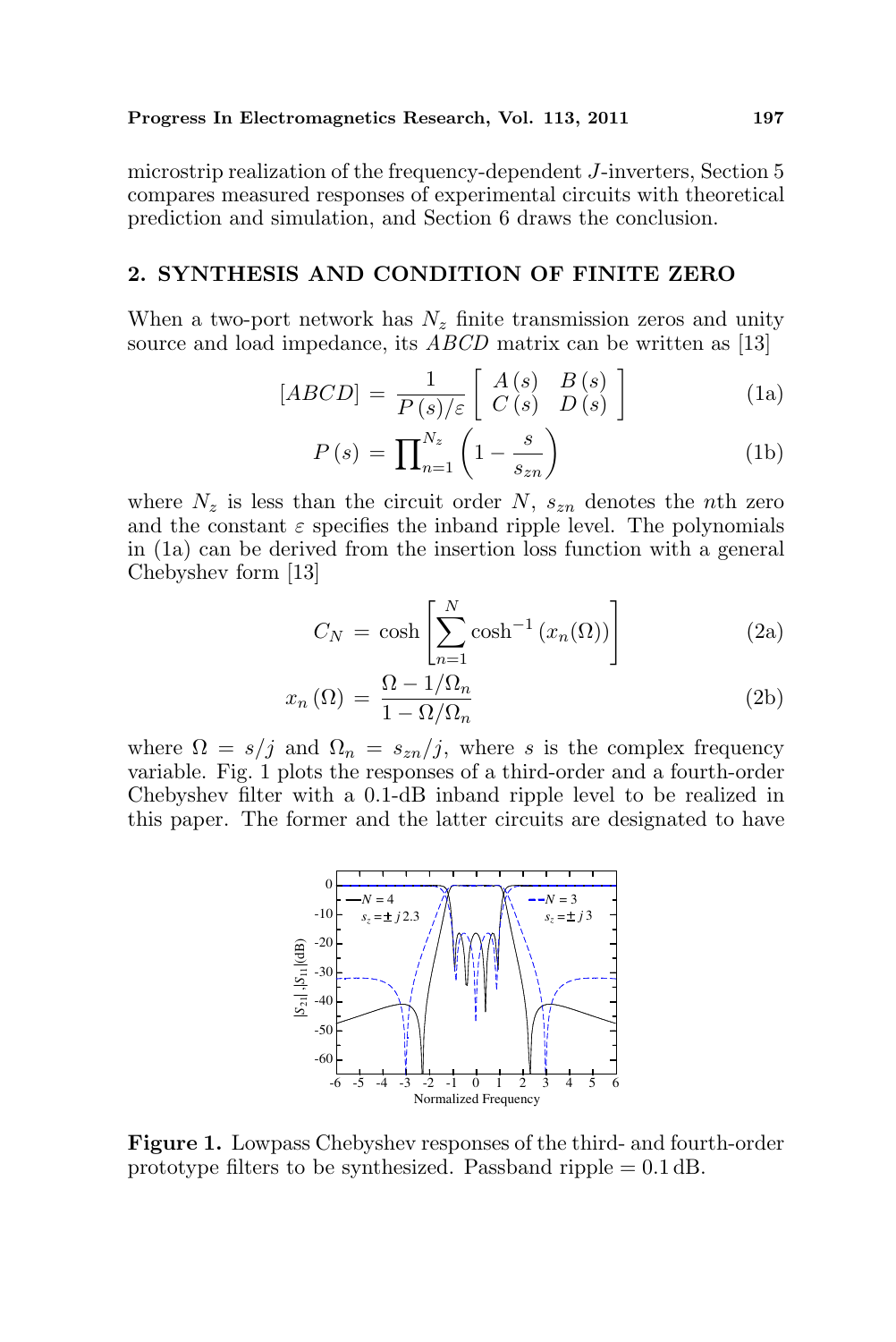zeros at  $\pm i3$  and  $\pm i2.3$ , and the corresponding rejection levels in the stopband are 31 and 40 dB, respectively. Based on (1), (2) and the procedure described in [13], it can be derived that for the third-order filter,

$$
A(s) = D(s) = 1.0949s^2 + 1 \tag{3a}
$$

$$
B(s) = 1.0298s\tag{3b}
$$

$$
C(s) = 1.1521s3 + 1.9106s
$$
 (3c)

and for the fourth-order filter,

$$
A(s) = D(s) = 1.9633s3 + 2.2588s
$$
 (4a)

$$
B(s) = 2.2051s4 + 4.0108s2 + 1.1642
$$
 (4b)

$$
C(s) = 1.7482s^2 + 0.85896\tag{4c}
$$

The coefficients of the polynomials in (3) and (4) are used to determine the element values of lowpass prototypes as follows. Fig. 2 shows two circuits capable of generating a pair of transmission zeros using a frequency-dependent J-inverter represented by sJ. The circuit in Fig. 2(a) has two signal paths from the input to the output port. One is the frequency-dependent J-inverter and the other is a cascade of two unity J-inverters with a shunt capacitor  $C = sq$  in between. The Y -matrix of the upper path is

$$
[Y] = sJ \begin{bmatrix} 0 & 1 \\ 1 & 0 \end{bmatrix}
$$
 (5)

where a phase shift of  $90^\circ$  is assumed [14], and that of the lower path can be derived as

$$
[Y] = \frac{1}{sg} \left[ \begin{array}{cc} 1 & 1 \\ 1 & 1 \end{array} \right] \tag{6}
$$

The transmission zeros can be obtained by enforcing  $Y_{21}$  of the entire network to zero, i.e.,

$$
s^2 = -\frac{1}{Jg} \tag{7}
$$

The two zeros  $s = \pm j\Omega_z = \pm j/\sqrt{Jg}$  if  $Jg > 0$  holds, and they are purely imaginary and symmetric about the real axis in the complex frequency plane.

For the network in Fig. 2(b), one can treat the whole circuit as a four-port, derive its Y -matrix, reduce the four-port to a two-port by setting ports 2 and 3 open circuit, and then enforce  $Y_{41}$  of the resultant two-port to zero. It leads to

$$
s^2 = -\frac{1}{2gJ - J^2} \tag{8}
$$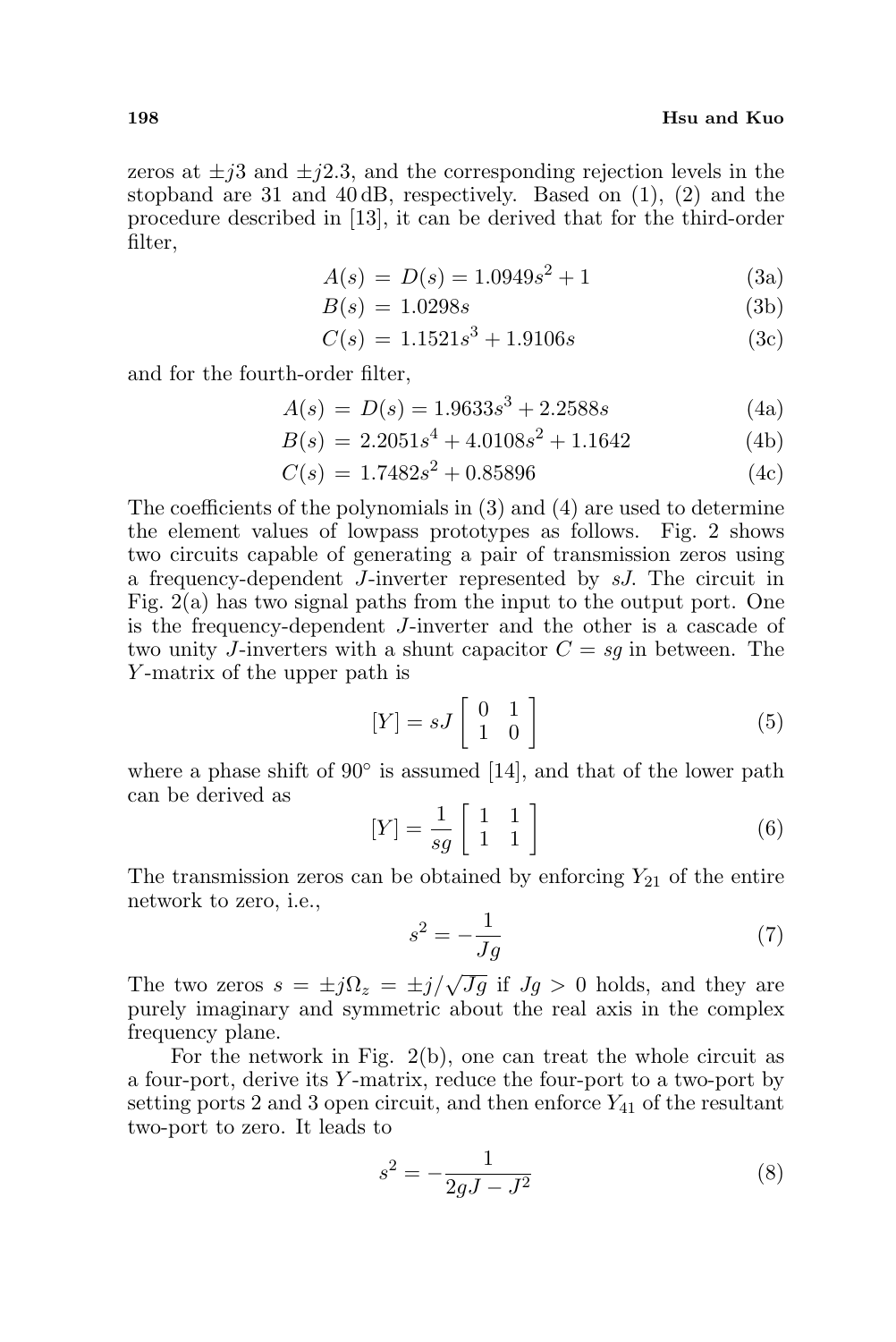

Figure 2. wo circuits with frequency-dependent J-inverters for generating a pair of transmission zeros. (a) A single trisection. (b) Two trisections.

For a prescribed transmission zero  $\Omega_z$ , the J-inverter value is only about one half of that in (7). It will be shown later that number of design parameters of the fourth-order filter is less than that of a filter of the same order constructed by cascading the trisection in Fig.  $2(a)$ with an additional resonator.

### 3. CIRCUIT SYNTHESIS

Figure 3 plots three possible lowpass prototypes built with the trisections in Fig. 2. Fig.  $3(a)$  is a third-order circuit, and Fig.  $3(b)$ and Fig. 3(c) are fourth-order circuits with one and a cascade of two trisections, respectively. The element values of these circuits will be determined by matching the coefficients of their ABCD polynomials with those in (3) and (4). The *ABCD* matrix of the two-port in the dashed-line box in Fig. 3(a) can be derived as

$$
\left[\begin{array}{cc} A & B \\ C & D \end{array}\right] = \frac{1}{1 + s^2 Jg} \left[\begin{array}{cc} -1 & -sg \\ sJ\left(2 + s^2 Jg\right) & -1 \end{array}\right] \tag{9}
$$

Thus, for the whole circuit

$$
A(s) = D(s) = g_2 g_3 s^2 + 1 \tag{10a}
$$

$$
B(s) = g_2 s \tag{10b}
$$

$$
C(s) = \left(g_1 g_2 g_3 - \frac{J_{13}^2}{g_2}\right) s^3 + \left(g_1 + g_3 - 2J_{13}\right)s \tag{10c}
$$

By letting  $g_1 = g_3$  and matching the coefficients in (10) with those in (3), we obtain  $g_1 = 1.0632$ ,  $g_2 = 1.0298$ , and  $J_{13} = 0.1079$ . Hence the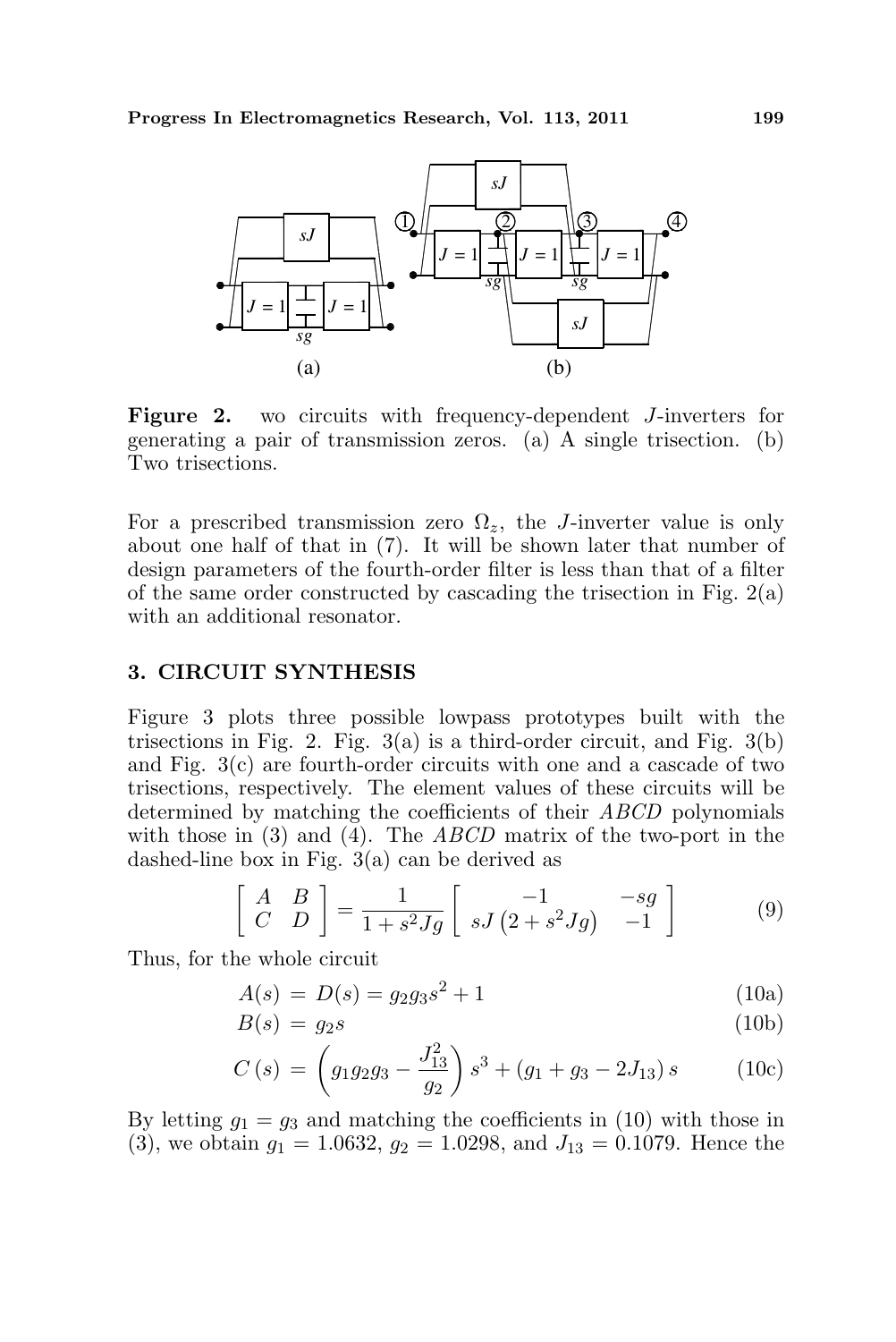

Figure 3. Three lowpass circuit prototypes. (a) Third-order circuit. (b) Fourth-order circuits with a cascade of an additional resonator and one trisection. (c) Fourth-order circuits with a cascade of two trisections.

admittance matrix can be written as

$$
[Y] = \begin{bmatrix} 1 & j & 0 & 0 & 0 \\ j & s1.0632 & j & s0.1079 & 0 \\ 0 & j & s1.0298 & j & 0 \\ 0 & s0.1079 & j & s1.0632 & j \\ 0 & 0 & 0 & j & 1 \end{bmatrix}
$$
(11)

where the  $(1, 1)$ th and  $(5, 5)$ th elements denote the source and load resistors, respectively.

For the fourth-order prototypes in Fig. 3(b), an extra resonator is cascaded with the trisection and the full ABCD matrix can be derived as

$$
A(s) = D(s) = \frac{g_1 g_2 g_3}{J_{12}} s^3 + \frac{g_1 + g_3 J_{12}^2}{J_{12}} s
$$
\n(12a)

$$
B(s) = \frac{g_1 g_2 g_3 g_4 - g_1 g_3 J_{24}^2}{J_{12}} s^4 + \left(\frac{g_1 (g_2 + g_4 - 2 J_{24})}{J_{12}} + J_{12} g_3 g_4\right) s^2 + J_{12}(12b)
$$
  
\n
$$
C(s) = \frac{g_2 g_3}{J_{12}} s^2 + \frac{1}{J_{12}}
$$
\n(12c)

By matching the coefficients with those in (4), its admittance matrix can be written as  $\overline{a}$ 

$$
[Y] = \begin{bmatrix} 1 & j & 0 & 0 & 0 & 0 \\ j & s1.1232 & j1.1642 & 0 & 0 & 0 \\ 0 & j1.1642 & s1.8309 & j & s0.1701 & 0 \\ 0 & 0 & j & s1.1115 & j & 0 \\ 0 & 0 & s0.1701 & j & s1.1390 & j \\ 0 & 0 & 0 & 0 & j & 1 \end{bmatrix}
$$
(13)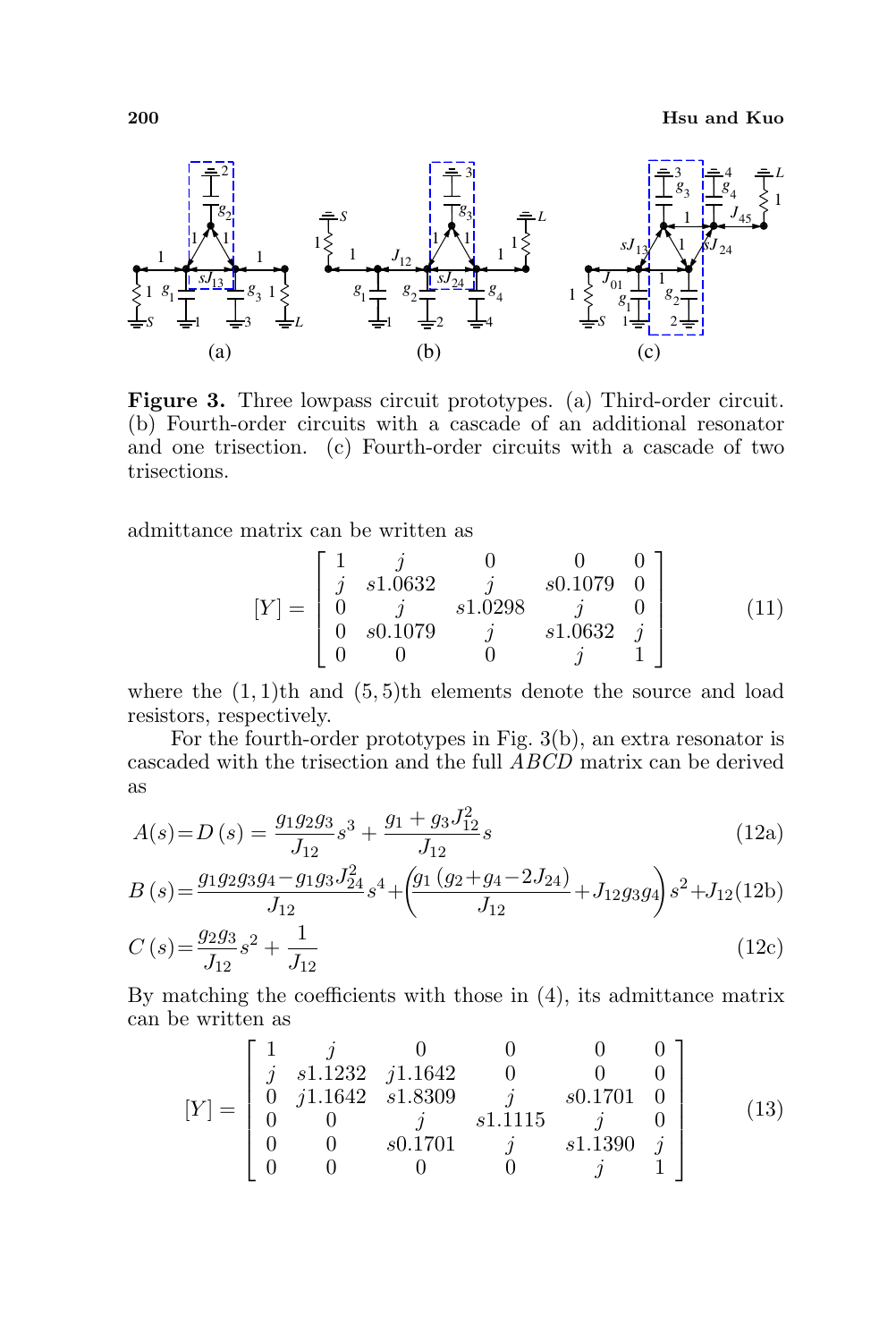#### Progress In Electromagnetics Research, Vol. 113, 2011 201

It is found that  $J_{12}$  (= 1.1642) is not a unity inverter and that  $g_1 \neq g_4$ ,  $g_2 \neq g_3$  and  $J_{13} \neq J_{24}$ , since the circuit is not symmetric. The circuit symmetry can be restored if two trisections are properly arranged as shown in Fig. 3(c). The ABCD matrix for the circuit in the dashedline box involves polynomials of degrees greater than two. The degrees, however, can be reduced by using the approximation  $|J| \ll 1$ . It leads to · ·  $\overline{a}$ 

$$
\begin{bmatrix} A & B \\ C & D \end{bmatrix} = \frac{j}{1 + s^2 (2Jg - J^2)} \begin{bmatrix} s(g - 2J) & 1 \\ s^2 g^2 + 1 & s(g - 2J) \end{bmatrix}
$$
 (14)

This matrix is not strictly reciprocal since  $AD - BC \neq 1$  due to the approximation. Nevertheless, the deviation is so small that the approximation is still accurate enough for the following synthesis. Let  $g_1 = g_4, g_2 = g_3, J_{01} = J_{45}$ , and  $J_{13} = J_{24}$ , the total ABCD matrix becomes

$$
A(s) = D(s) = g_1 g_2^2 s^3 + (g_1 + g_2 - 2J_{13})s \tag{15a}
$$

$$
B(s) = \left[g_1^2 g_2^2 s^4 + g_1 (g_1 + 2g_2 - 4J_{13}) s^2 + 1\right] / J_{01}^2 \tag{15b}
$$

$$
C(s) = (g_2^2 s^2 + 1) J_{01}^2
$$
 (15c)

Because of symmetry, the circuit in Fig.  $3(c)$  has two synthesis parameters less than the asymmetric structure in Fig. 3(b). One is that the external Q of the input and output resonators can be realized by the same coupling structure and the other is that only two, instead of three in Fig. 3(b), adjacent coupling coefficients have to be realized. The admittance matrix of the entire network can be written as

$$
[Y] = \begin{bmatrix} 1 & j0.9268 & 0 & 0 & 0 & 0 \\ j0.9268 & s0.9647 & j & s0.06787 & 0 & 0 \\ 0 & j & s1.4266 & j & s0.06787 & 0 \\ 0 & s0.06787 & j & s1.4266 & j & 0 \\ 0 & 0 & s0.06787 & j & s0.9647 & j0.9268 \\ 0 & 0 & 0 & 0 & j0.9268 & 1 \end{bmatrix}
$$
 (16)

Since our aim is to design a high-selectivity filter with a small number of resonators, only synthesis of networks of order  $N \leq 4$  is considered. However, high-order filters with more transmission zeros can be constructed by cascading the trisections, like that shown in Fig.  $3(c)$ .

In circuit realization, the frequency-independent coupling coefficients between adjacent resonators can be obtained from the matrices in (11), (13), and (16) and expressed as [14, 15]

$$
K_{j,j+1} = \Delta \frac{J_{j,j+1}}{\sqrt{g_j g_{j+1}}} \tag{17a}
$$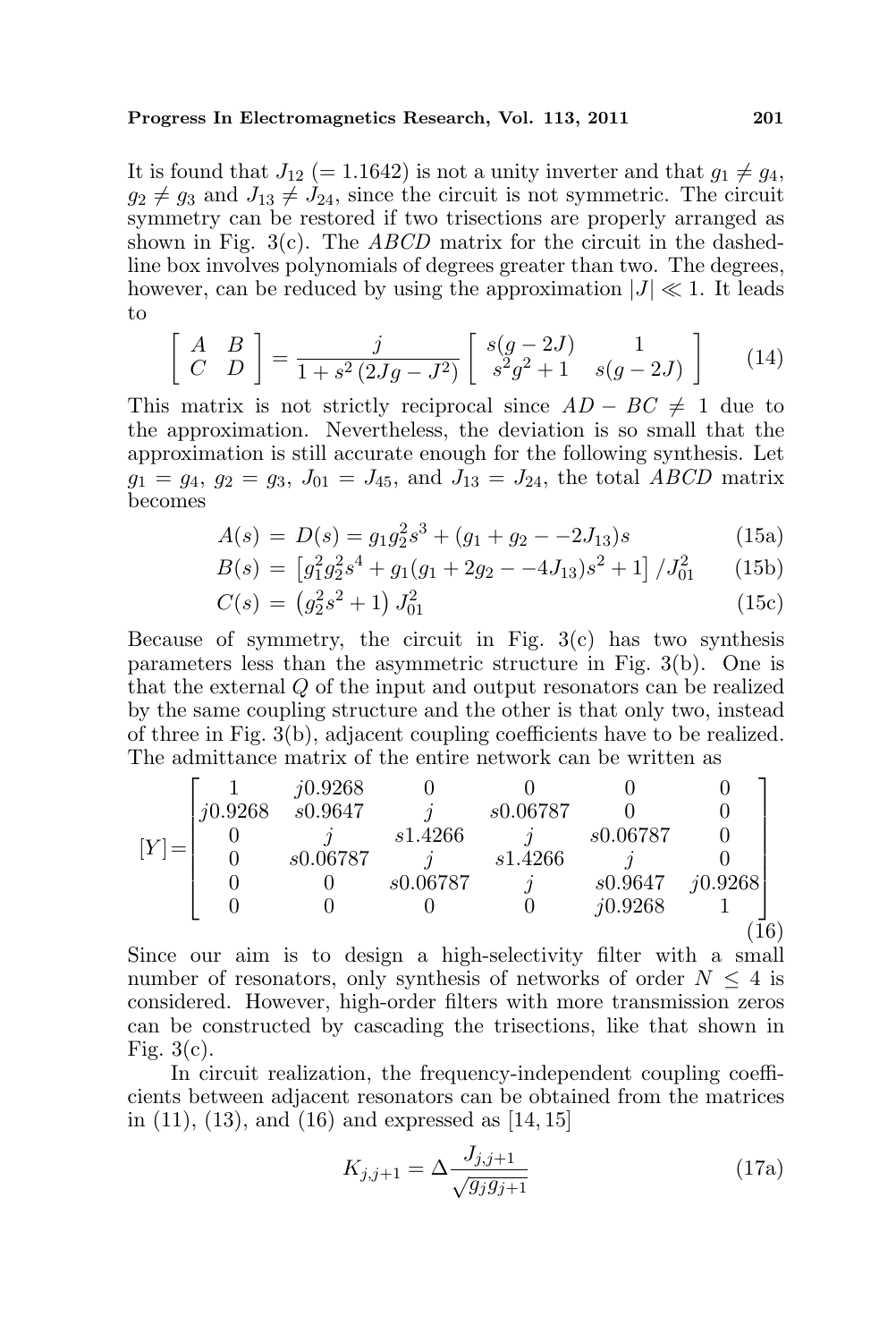where  $\Delta$  is the fractional bandwidth. Through a weak coupling test, the simulation  $|S_{21}|$  of two coupled resonators will present two peaks. If the peak frequencies are  $f_a$  and  $f_b$ , the coupling coefficient can be calculated as

$$
K_{j,j+1} = \frac{f_b^2 - f_a^2}{f_b^2 + f_a^2}
$$
 (17b)

Design graphs for coupling coefficient versus gap size can then be obtained. The external  $Q(Q_{ext})$  of an Nth-order circuit is related to the bandwidth by [14]:

$$
(Q_{ext})_i = \frac{g_0 g_1}{\Delta J_{01}^2} \tag{18a}
$$

$$
(Q_{ext})_o = \frac{g_N g_{N+1}}{\Delta J_{N,N+1}^2}
$$
 (18b)

where  $g_0$  and  $g_{N+1}$  represent the source and load resistances, respectively. The position of the input and output ports is determined by matching singly loaded  $Q(Q_{si})$  of the tapped resonator with external  $Q(\overline{Q}_{ext})$  of the filter in (18).

## 4. MICROSTRIP REALIZATION OF FREQUENCY-DEPENDENT J-INVERTER

In the lowpass prototypes in Fig. 3, the frequency-dependent Jinverter has a form of sJ. From the standard lowpass to bandpass transformation, i.e.,  $s \to j(\omega/\omega_0 - \omega_0/\omega)/\Delta$ , the coupling coefficient between resonators j and  $j + 2$ , i.e.,  $sJ_{13}$  and  $sJ_{24}$ , can be written as

$$
K_{j,j+2}\left(\frac{\omega}{\omega_0}-\frac{\omega_0}{\omega}\right)=\frac{J_{j,j+2}}{\sqrt{g_jg_{j+2}}}\left(\frac{\omega}{\omega_0}-\frac{\omega_0}{\omega}\right) \tag{19}
$$

where  $\omega_0$  is the center frequency and  $\Delta$  the fractional bandwidth. The J-inverter can be implemented by the coupling between two coupled resonators as modeled by the parallel- $LC$  network in Fig. 4 [16], where both magnetic and electric coupling exist between the inductors and capacitors. From the equations in Fig. 4, the two-port  $Y$ -parameters can be derived as r

$$
Y_{21} = -j\sqrt{\frac{C}{L_r}} \left( \frac{E}{C} \frac{\omega}{\omega_0} - \frac{M}{L} \frac{\omega_0}{\omega} \right)
$$
 (20a)

$$
Y_{11} = j\sqrt{\frac{C}{L_r}} \left(\frac{\omega}{\omega_0} - \frac{\omega_0}{\omega}\right)
$$
 (20b)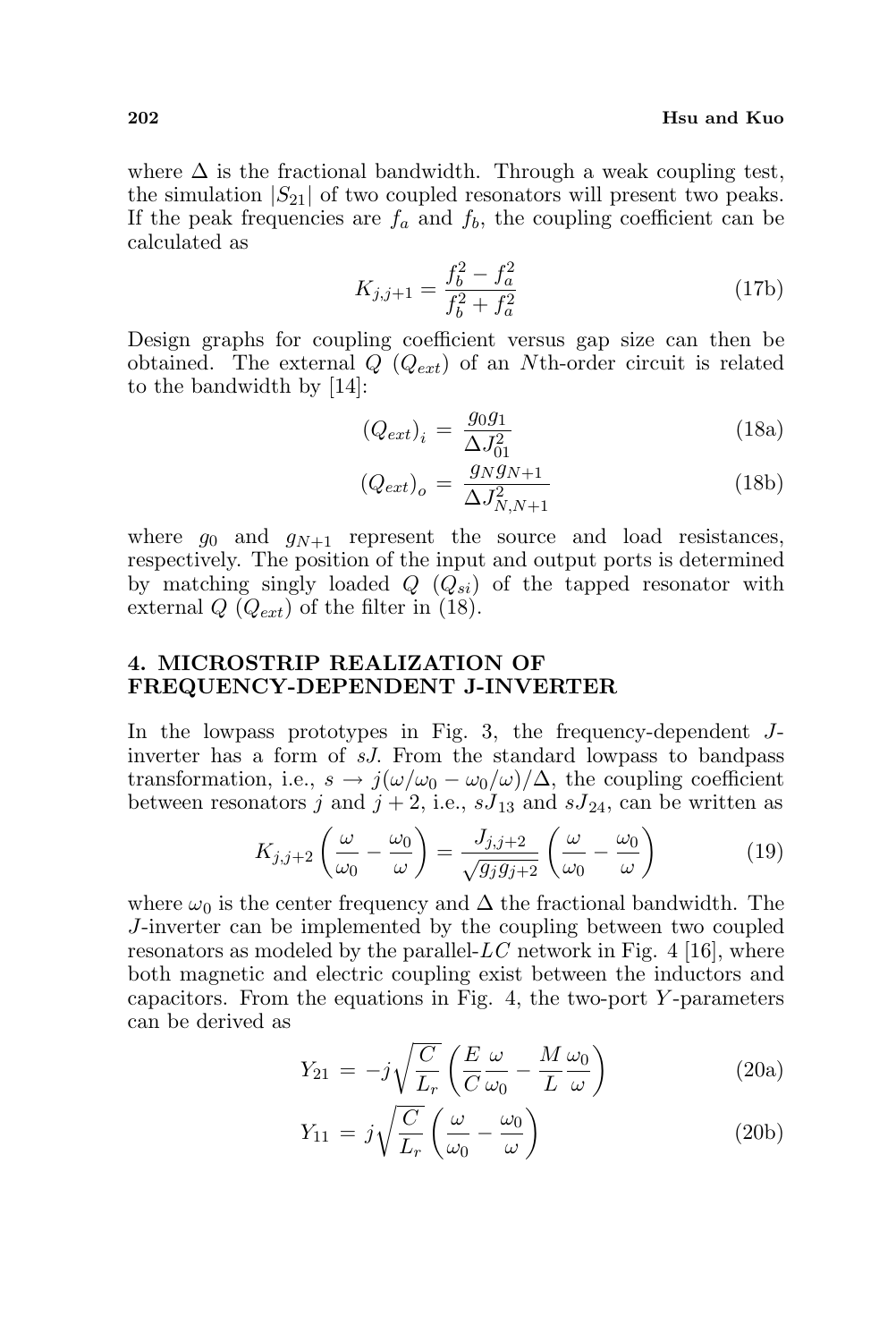

Figure 4. Lumped-circuit model for the frequency-dependent Jinverter between two coupled resonators.

where  $\omega_0 = 1/$  $\sqrt{L_rC}$  and  $L_r = L(1 - M^2/L^2)$ . Comparison of (19) and (20a) reveals that the frequency-dependent J-inverter can be realized if  $E/C=M/L$  and

$$
K_{j,j+2} = \frac{J_{j,j+2}}{\sqrt{g_j g_{j+2}}} = -\frac{E}{C}
$$
\n(21)

Based on  $(20a)$  and  $(20b)$ ,  $E/C$  can be obtained by simply calculating  $-Y_{21}/Y_{11}$ . However, both  $Y_{21} = 0$  and  $Y_{11} = 0$  at  $\omega = \omega_0$ . In this case, the L'Hospital rule can be used to extract the  $E/C$  from simulation or measurement  $Y_{21}$  and  $Y_{11}$  data. Let  $b_{21} = \text{Im}[Y_{21}]/Y_0$ and  $b_{11} = \text{Im}[Y_{11}]/Y_0$ , then  $K_{j,j+2}$  can be formulated as

$$
K_{j,j+2} = -\left(\frac{db_{21}}{d\omega} / \frac{db_{11}}{d\omega}\right) \mid \omega = \omega_0 \tag{22}
$$

where  $Y_0 = 1/Z_0$  and  $Z_0$  is port impedance. In case of  $b_{11} \neq b_{22}$ , (22) should be modified to  $\overline{a}$  $\frac{1}{2}$ 

$$
K_{j,j+2} = -\left(\frac{db_{21}}{d\omega} \left/ \sqrt{\left| \frac{db_{11}}{d\omega} \times \frac{db_{22}}{d\omega} \right|} \right)\right| \quad \omega = \omega_0 \tag{23}
$$

Note that this frequency-dependent J-inverter is not adequate for coupling between adjacent resonators on the main signal path since  $E/C = M/L$  holds and the net coupling is zero at  $\omega = \omega_0$ . It will be useful, however, for non-adjacent coupling to create finite transmission zeros near  $\omega_0$ . Such frequency-dependent electric/magnetic coupling has been revealed among the combline resonators in [17], where these two types of coupling, however, are intentionally suppressed in order to obtain frequency-independent coupling since in circuit synthesis each off-diagonal element in the coupling matrix is assumed constant.

The microstrip structures in Fig. 5 are devised to realize the frequency-dependent J-inverters, which are used for experimental filters in the later sections. The electric coupling  $(E/C)$  mainly relies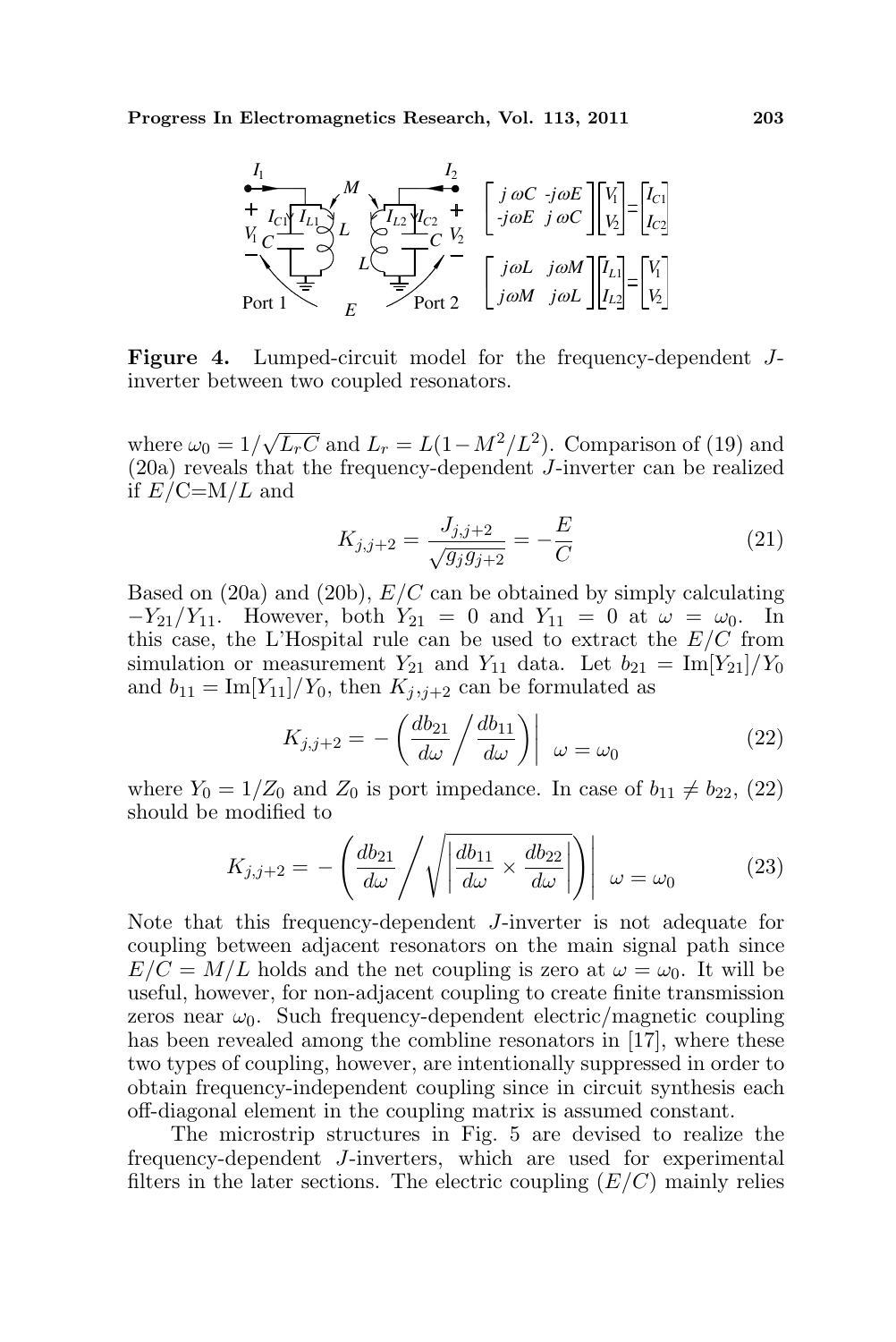

Figure 5. Microstrip frequency-dependent J-inverters. (a) Coupled stepped-impedance resonators. Sizes in mm:  $D_m = 0.79, L_1 = 7.79,$  $L_2 = L_e = 7.59, L_m = 7.19, L_f = 1.95, W_1 = 0.4, W_2 = 2.$  (b) Coupled sections. Sizes in mm:  $D_e = 0.3$ ,  $D_m = 0.38$ ,  $D_x = 8.94$ ,  $L_1 = 21.36, L_e = 5.38, L_f = 3.35, L_m = 3.03, W = 1.55$ . Substrate:  $\varepsilon_r = 2.2$ , thickness = 0.508 mm.



**Figure 6.** (a) Normalized susceptances and (b)  $|S_{21}|$  responses of the J-inverter in Fig. 5(a).

on the open ends of the coupled resonators while the magnetic coupling  $(M/L)$  on the middle section. The sizes  $L_e$ ,  $L_m$ ,  $D_e$  and  $D_m$  can be determined by fitting the  $b_{21}$  and  $b_{11}$  curves of the test circuit to those in (20). Fig. 6(a) plots simulation results of  $b_{21}$ ,  $b_{11}$  and  $(db_{21}/d\omega)(db_{11}/d\omega)$  for the circuit in Fig. 5(a) for  $D_e = 0.19, 0.23,$  and 0.27 mm using the simulation software package IE3D [18]. The circuit has a relative dielectric constant  $\varepsilon_r = 2.2$ , thickness = 0.508 mm, and port impedance  $Z_0 = 50 \Omega$ . For the third-order circuit described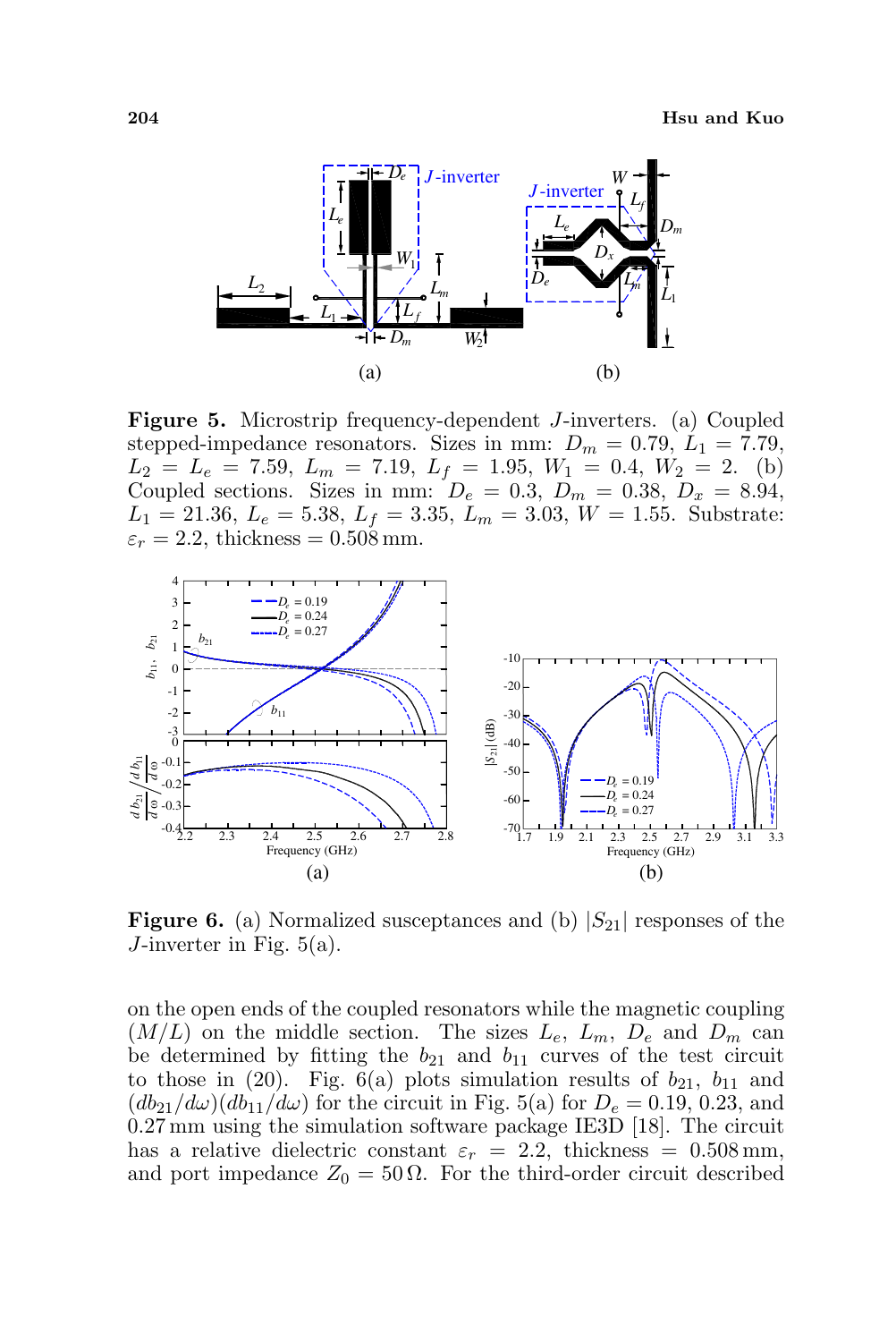in (11),  $K_{13} = 0.1079/\sqrt{g_1 g_3} = 0.1015$ , and it can be realized by using  $D_e = 0.27$  mm, from Fig. 6(a).

When  $D_e$  is decreased, Fig. 6(a) indicates that the magnitude of  $(db_{21}/d\omega)/(db_{11}/d\omega)$  increases, especially at high frequencies. It implies that the upper zero will be more sensitive to the variation of  $D_e$ . Fig. 6(b) plots the  $|S_{21}|$  response for the test circuit in Fig. 5(a). The  $|S_{21}|$  responses have dips near 2.5 GHz since net coupling is zero. It is resulted from the cancelation of the electric and magnetic coupling. One can observe from the results in Fig. 6(b) that the upper zero created by the tapped-input/output is sensitive to the variation of  $D_e$ .

The coupling structure in Fig. 5(b) is close to the narrow-band hairpin-comb filters in [19] when the gap width  $D_x = D_e$ . The purpose of  $D_x$  is to add a degree of freedom to designing the microstrip Jinverters such that the cancelation of electric and magnetic coupling can occur at the resonant frequency as required by (19).

#### 5. SIMULATION AND MEASUREMENT

All experimental circuits are designed at  $f_0 = 2.5$  GHz and built on a substrate with  $\varepsilon_r = 2.2$  and thickness = 0.508 mm. Fig. 7(a) shows the layout of the trisection filter based on the lowpass prototype in Fig. 3(a) with the admittance matrix in (11). The in-band ripple is 0.1 dB and  $\Delta = 6\%$ . The realization of the frequency-dependent Jinverter is in Fig. 5(a). The gap  $D_{12}$  is determined by the coupling coefficient  $K_{12} = 0.0573$  from (17a). The tap point, denoted as  $L_f$ , is chosen to match the  $Q_{si}$  of the stepped-impedance resonator [20] to  $Q_{ext} = 17.72$  in (18).

The lengths of the low-Z and high-Z sections of the first and third resonators in Fig. 7(a) are 7.59 and 7.79 mm, respectively. The 2.64% difference is resulted from fine-tuning of the final filter for recovering the resonance shift caused by the proximity effect of the second resonator. In our experience, the fine-tune process of the final filter parameters is inevitable; however, the parameters can rapidly converge when the initial values are properly given. The theoretical, simulated, and measured responses are shown in Fig. 7(b). There are four zeros in the stopband. The zeros  $f_{z1}$  and  $f_{z4}$  are created by the tapped-line while  $f_{z2}$  and  $f_{z3}$  are by the trisection. When the gap width  $D_{13}$  is too large to provide significant electric coupling, the  $J_{13}$ -inverter becomes magnetic coupling and purely frequency-independent, then only one zero in the lower stopband can be generated. In the passband, the measured insertion loss is 1.75 dB, and return loss is better than 15 dB. The rejection level in the upper stopband is −29.5 dB, which is merely 1.6 dB higher than the prediction. This deviation is due to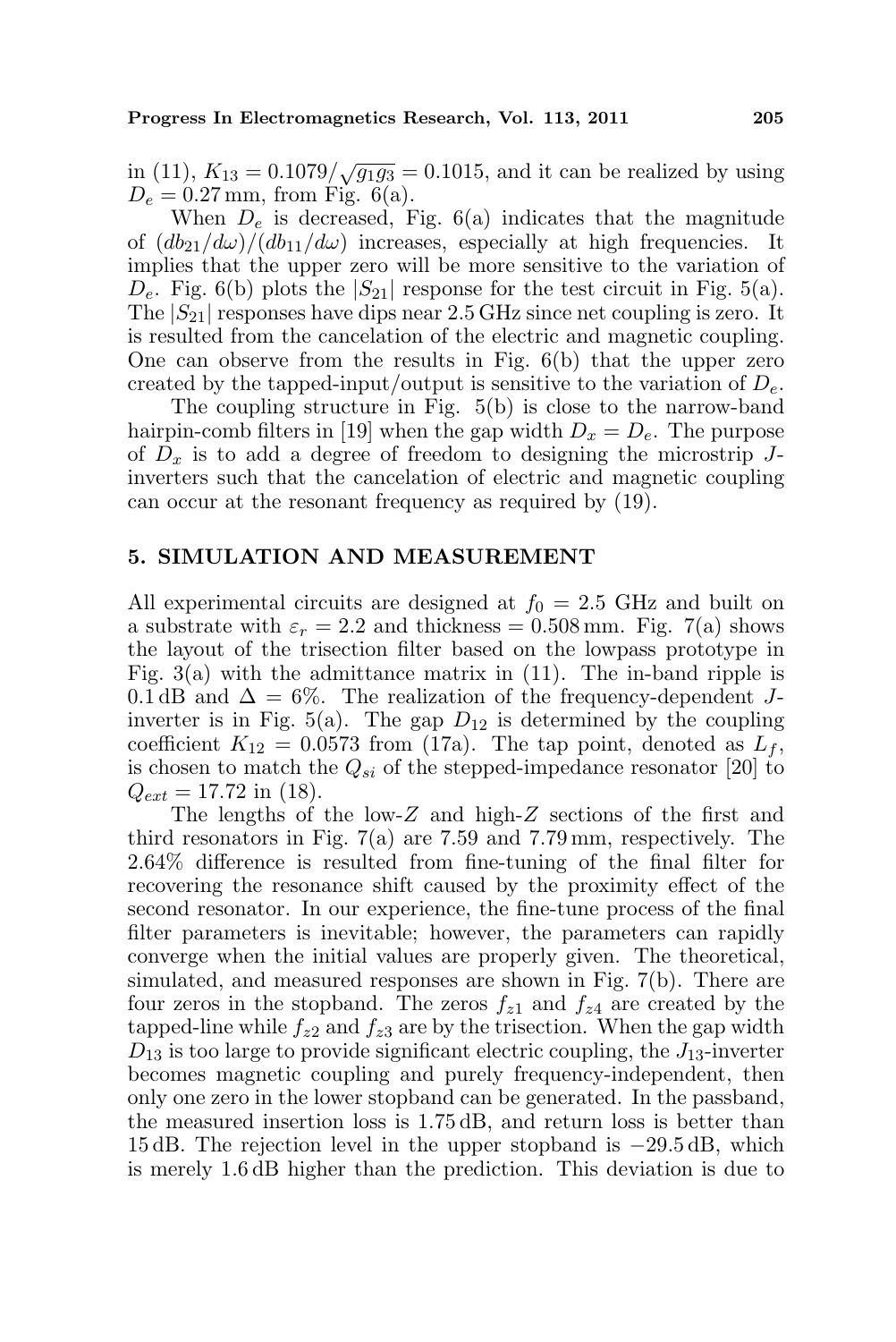that the magnitude of  $\left(\frac{db_{21}}{dw}\right)/\left(\frac{db_{11}}{dw}\right)$  increases when frequency is increased, as shown in lower part of Fig.  $6(a)$ . The broadband response in Fig. 7(c) shows that the measured 20 dB-rejection can be extended up to 5.75 GHz or 2.3 $f_0$ . It is found that the peak at 6.57 GHz is caused by the first spurious resonance of resonator 2, of which the impedance ratio is slightly smaller that of the other resonators so that it has a lower first spurious resonance. The measured and simulated group delays  $(\tau)$  are also given.

The second demonstration is a fourth-order filter based on the prototype in Fig. 3(b) with the admittance matrix in (13) using coupled uniform microstrip resonators. The  $J_{24}$ -inverter can be designed by a similar approach for the previous circuit except that one of the input/output feeds is replaced by a coupled-line. Then, (23) is used to calculate  $K_{j},_{j+2}$  since  $b_{11} \neq b_{22}$ . The in-band ripple is 0.1 dB and



Figure 7. Layout, simulation and measured responses of the first circuit. (a) Layout. Dimensions in mm:  $D_{12} = 0.47, D_{13} = 0.27,$  $D'_{13} = 0.79, L_1 = 7.79, L'_1 = 7.19, L_2 = 7.59, L_3 = 8.58, L_4 = 7.42,$  $L_f = 1.95, W_1 = W_3 = 0.4, W_2 = 2, W_4 = 1.74.$  (b)  $|S_{21}|$  and  $|S_{11}|$ responses. (c) Group delay and broadband responses.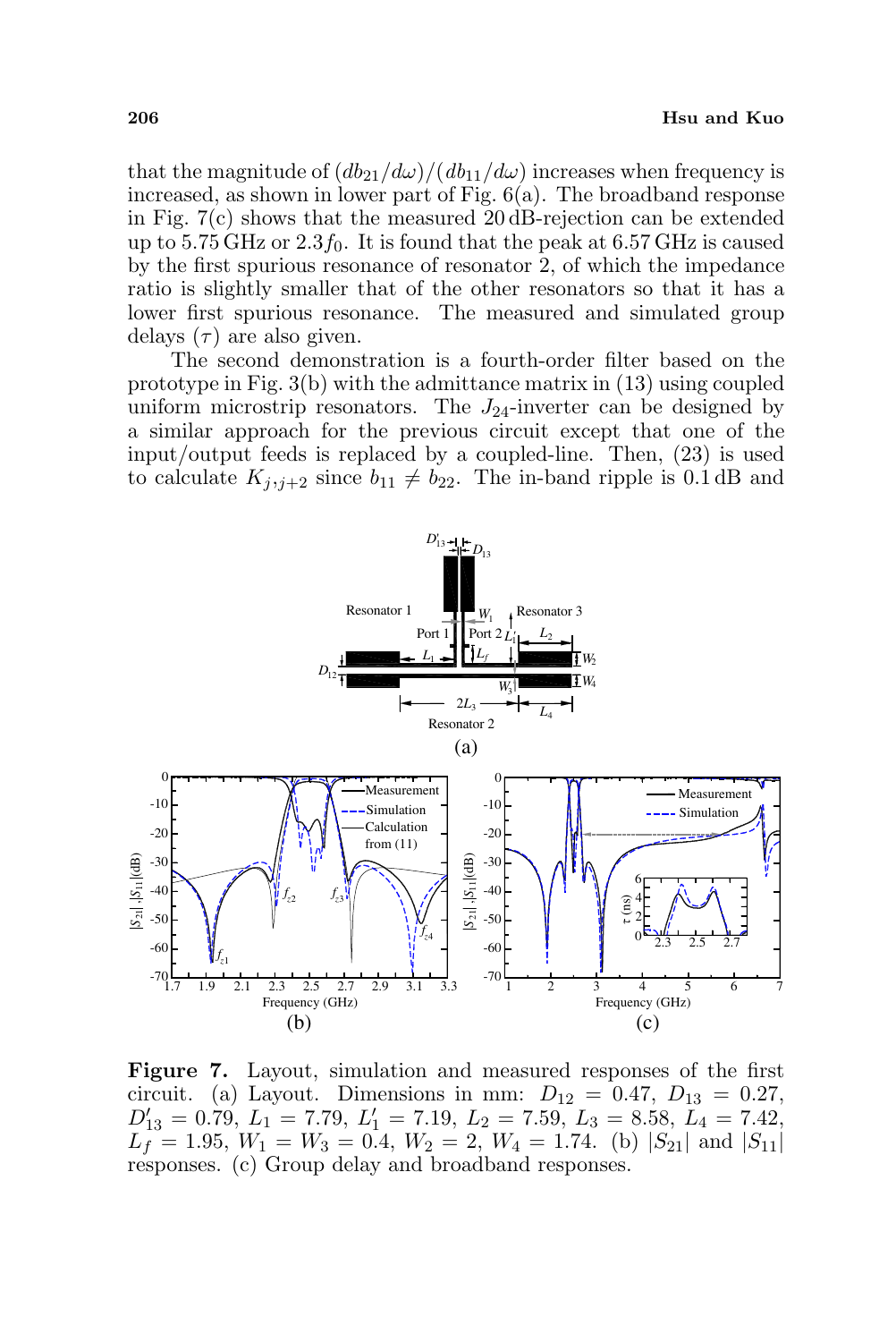$\Delta = 5\%$ . The circuit layout and responses are in Fig. 8. Note that one arm of resonator 2 is used to implement the  $J_{24}$ -inverter and the other is used to couple with resonators 1 and 3 by  $L_{12}$  and  $L_{23}$ , respectively. In Fig. 8(b), the zero  $f_{z1}$  is 0.4 GHz lower than prediction because the values of the  $J_{24}$ -inverter at low frequencies are slightly smaller than that it is specified by the  $(3, 5)$ th entry in  $(13)$ . In measurement, the inband insertion loss is only 1.96 dB. It can be seen that the zero  $f_{z3}$ is determined by the tap point of port 1. If the alternative tap-point  $T'$ , which has the same  $Q_{si}$  value, is used a zero will be produced in the lower stopband. This circuit has only three zeros; however, the frequency  $f_{z3}$  can be fully controlled by adjusting the length of  $L_{f1}$  with a proper line width of resonator 1 for matching the port impedance.

Figure 9(a) shows the circuit layout of a fourth-order filter based on the prototype in Fig.  $3(c)$  with the admittance matrix in (16) with stepped-impedance resonators. Its in-band ripple and  $\Delta$  are the same as those of the previous fourth-order circuit. Note that there are two identical frequency-dependent J-inverters, i.e.,  $J_{13}$  and  $J_{24}$ , in the circuit. For establishing proper coupling between resonators 2 and 3, the two trisections are configured in a back-to-back arrangement with an offset distance S. Fig. 9(b) and Fig. 9(c) plot the simulation and measured responses. Five zeros around the passband can be observed. The upper rejection band is broadened by the zeros  $f_{z4}$  and  $f_{z5}$ . From the calculated response by (16) in Fig. 9(b),  $f_{z2}$  and  $f_{z3}$  are generated



Figure 8. Layout, simulation and measured responses of the second circuit. (a) Circuit layout. Dimensions in mm:  $D_{12} = 0.64, D_{23} =$ 0.46,  $D_{34} = 0.3$ ,  $D_e = 0.3$ ,  $D_m = 0.38$ ,  $D_x = 8.94$ ,  $L_{12} = 13.16$ ,  $L_{23}$  = 4.61,  $L_{34}$  = 12.6,  $L_e$  = 5.38,  $L_{f1}$  = 17.12,  $L_{f2}$  = 3.35,  $L_m = 3.03, W = 1.55$ . (b) Group delay,  $|S_{21}|$  and  $|S_{11}|$  responses.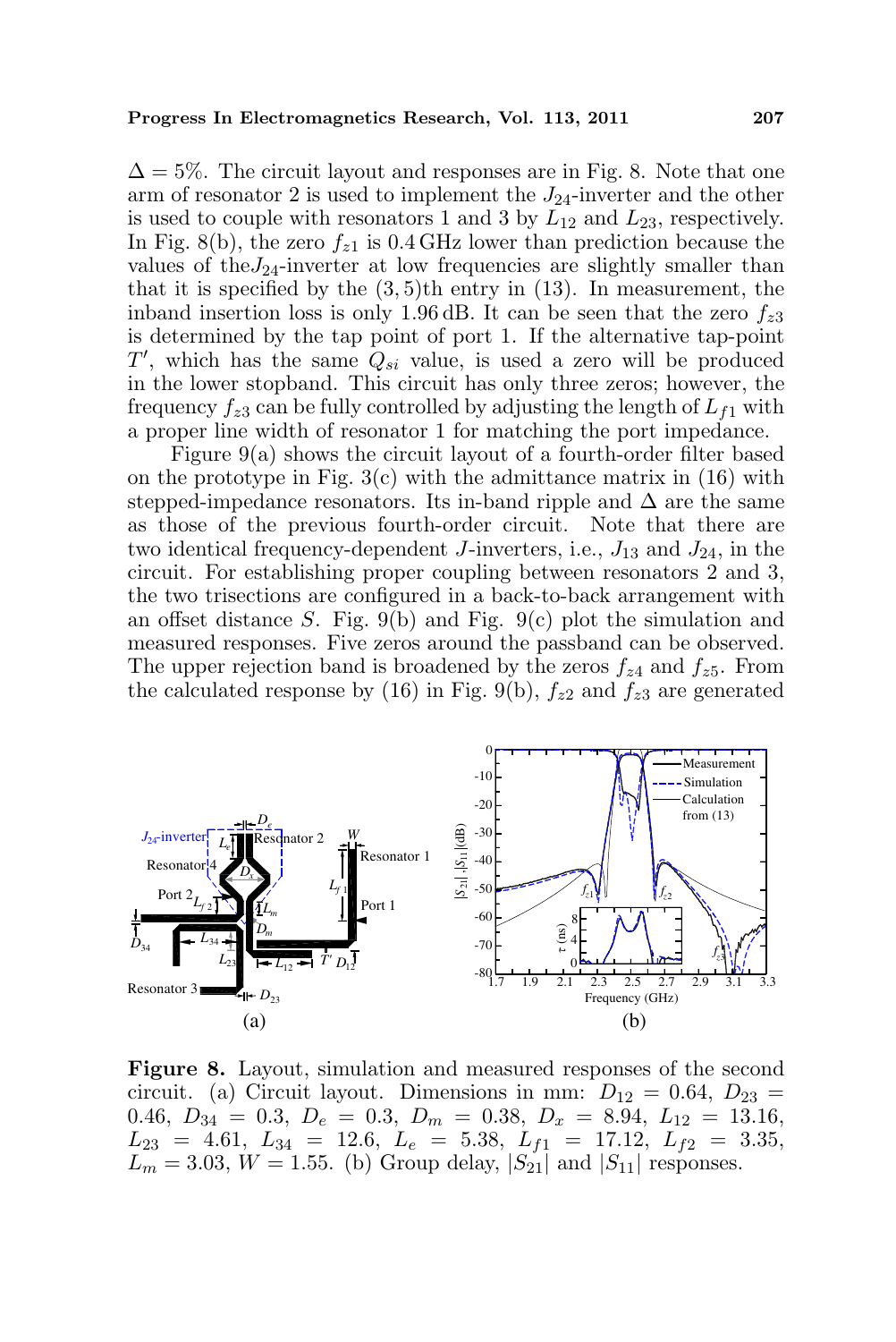by the trisection. Our circuit simulation indicates that the zeros  $f_{z1}$ and  $f_{z5}$  are dominated by the tapped-input/output structure. The position of the zero  $f_{z4}$  is affected by both; however, its generation mechanism is still unknown to the authors. The measured data show that the insertion loss is 2.34 dB at  $f_0$ , which is 0.38 dB higher than that of the second circuit due to the high-impedance segments. It is found that a rejection level of better than 40 dB can be achieved within the band covering from 2.64 to 4.91 GHz, and the stopband with a 30-dB rejection level is up to  $6.03$  GHz  $(2.4f_0)$ . The circuit size is  $3.8 \times 3.3 \text{ cm}^2$ , about  $55\%$  of the area  $5.8 \times 3.9 \text{ cm}^2$  of the second circuit.



Figure 9. Layout, simulation and measured responses of the third circuit. (a) Circuit layout. Dimensions in mm:  $D_{12} = 0.4, D_{13} = 0.19,$  $D'_{13} = 0.79, L_1 = 7.79, L'_1 = 7.19, L_2 = 7.64, L_f = 1.95, S = 3.0,$  $W_1 = 0.4, W_2 = 2.$  (b) Group delay,  $|S_{21}|$  and  $|S_{11}|$  responses. (c) Broadband responses.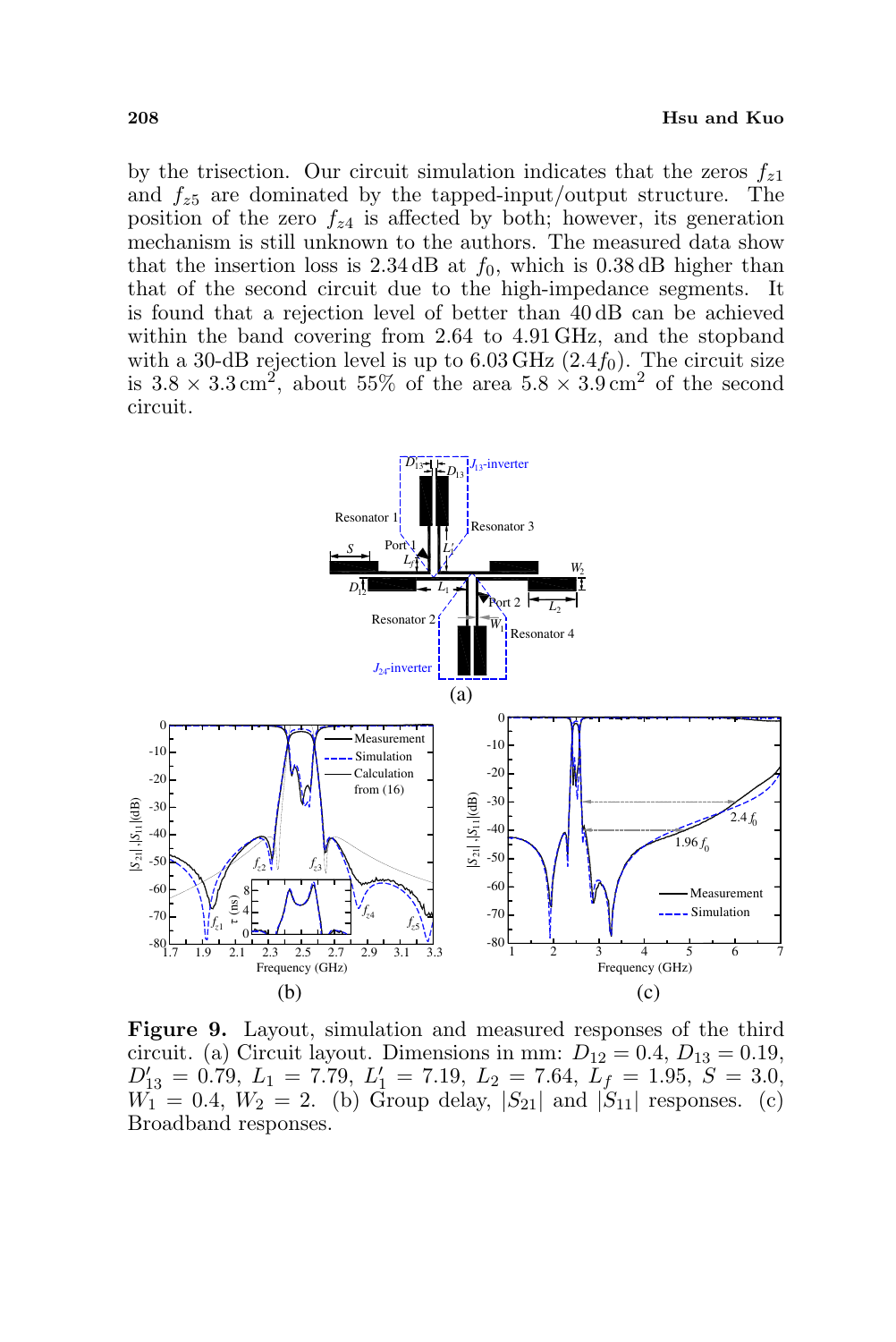# 6. CONCLUSION

Coupled stepped-impedance resonators and uniform half-wave resonators are devised to implement the microstrip frequency-dependent J-inverters for synthesizing quasi-elliptic function passbands in trisection configuration. Direct synthesis of network elements has been developed for three lowpass prototypes by matching the coefficients of the two-port ABCD polynomials. The elements in the synthesized admittance matrices have been used to determine the coupling coefficients and external Q values of the input/output resonators for the experimental filters. The synthesized third- and fourth-order filters present four and five transmission zeros, respectively. Simulation and theoretical prediction are validated by measured responses.

## **REFERENCES**

- 1. Kurzrok, R. M., "General four-resonator filters at microwave frequencies," IEEE Trans. Microw. Theory Tech., Vol. 14, 295– 296, Jun. 1966.
- 2. Williams, E., "A four-cavity elliptic waveguide filter," IEEE Trans. Microw. Theory Tech., Vol. 18, No. 12, 1109–1114, Dec. 1970.
- 3. Levy, R., "Direct synthesis of cascaded quadruplet (CQ) filters," IEEE Trans. Microw. Theory Tech., Vol. 43, No. 12, 2940–2945, Dec. 1995.
- 4. Wu, H.-W., S.-K. Liu, M.-H. Weng, and C.-H. Hung, "Compact microstrip bandpass filter with multispurious suppression," Progress In Electromagnetics Research, Vol. 107, 21–30, 2010.
- 5. Zhang, L., Z.-Y. Yu, and S.-G. Mo, "Novel planar multimode bandpass filters with radial-line stubs," Progress In Electromagnetics Research, Vol. 101, 3342, 2010.
- 6. Mo, S.-G., Z.-Y. Yu, and L. Zhang, "Design of triple-mode bandpass filter using improved hexagonal loop resonator," Progress In Electromagnetics Research, Vol. 96, 117–125, 2009.
- 7. Dai, G.-L. and M.-Y. Xia, "Novel miniaturized bandpass filters using spiral-shaped resonators and window feed structures," Progress In Electromagnetics Research, Vol. 100, 235–243, 2010.
- 8. Wen, S. and L. Zhu, "Numerical synthesis design of coupled resonator filters," Progress In Electromagnetics Research, Vol. 92, 333–346, 2009.
- 9. Rosenberg, U. and W. Hagele, "Advanced multi-mode cavity filter design using source/load-resonance circuit cross couplings,"